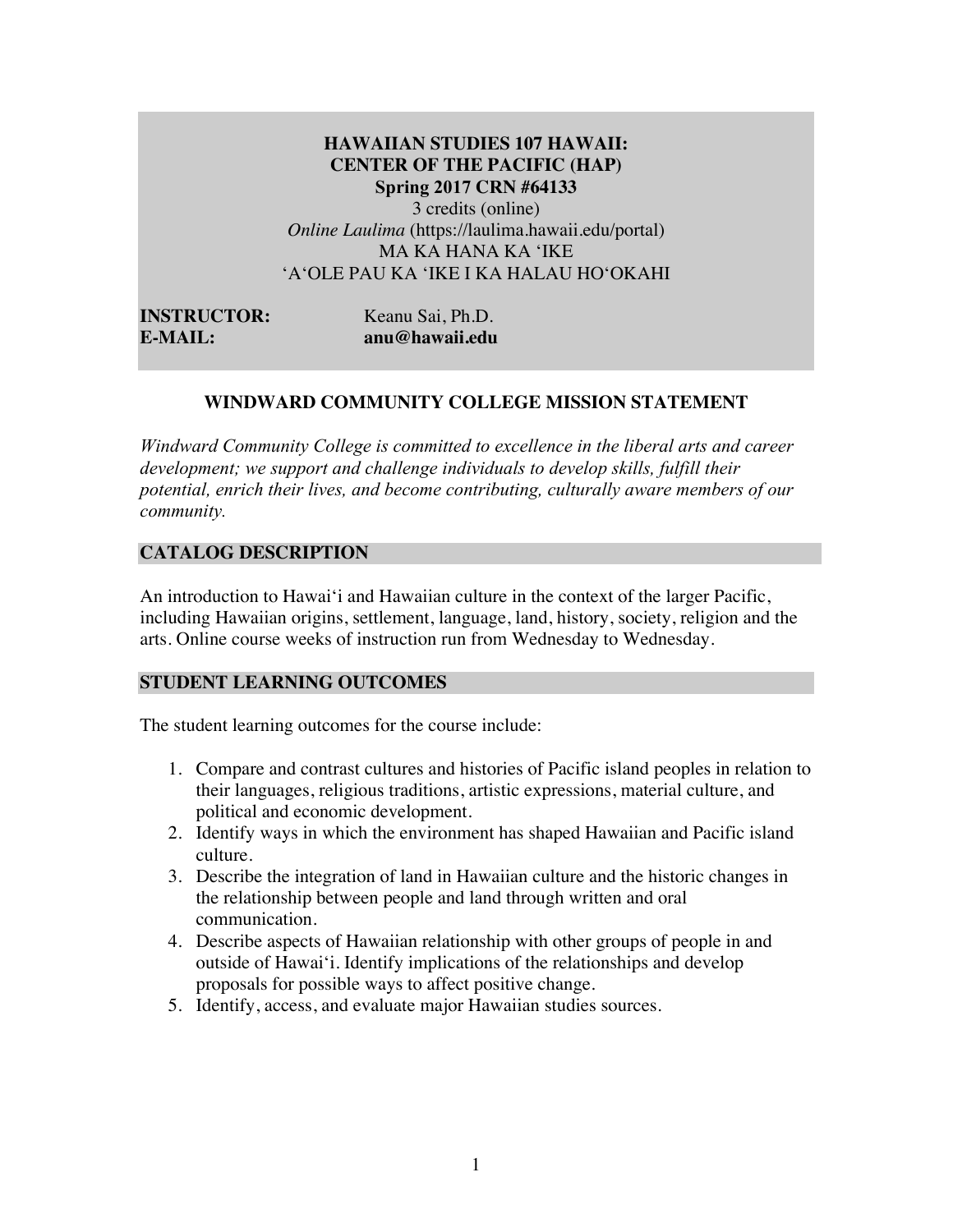#### **COURSE TASKS AND ASSIGNMENTS**

#### 1. **Assigned readings and Videos**

-There will be weekly reading assignments, which will come from two history textbooks and various articles. One of the history books, which includes an accompanying DVD, is a required purchase for this class  $(\$55.00 + \$5.00$  shipping and handling) while the other textbook and articles will be provided via Laulima (no cost). To supplement the assigned readings there are a number of assigned videos that will further broaden our comprehension of the theme of a particular week. These videos are located in the "Resources" link.

\*\*\*Successful completion of this course is contingent upon thorough examination of all assigned readings.

#### 2. **Mastery examinations**.

-There will be one mid-term examination and one final examination.

#### 3. **Online Discussion/Participation**

- Since this is an online course, participation is required. Students must participate by posting their comments on the discussion board each week. Students will be prompted to answer a question I will pose at the beginning of the week and will have until the end of the week to post. Our weeks are from Wednesday to Wednesday. Students are also encouraged to respond to postings by your classmates that will promote discussion. Because there may be multiple readings or videos to watch in a given week, students should post comments that reflect a thorough comprehension of all the assigned literature and media for that week. In other words, when posting comments, please attempt to connect all literature and media assigned for that given week to the theme of that week.

## **ASSESSMENT**

Student assessment will be based on the following:

100 pts. for **Mid-term** and **Final exams** (50 pts. per exam) 50 pts. for **participation (**online postings, discussion, commentary) Total= 150 pts

 $A = 130-150$  $B = 100-129$  $C = 70-99$  $D = 40-69$  $F =$  Below 39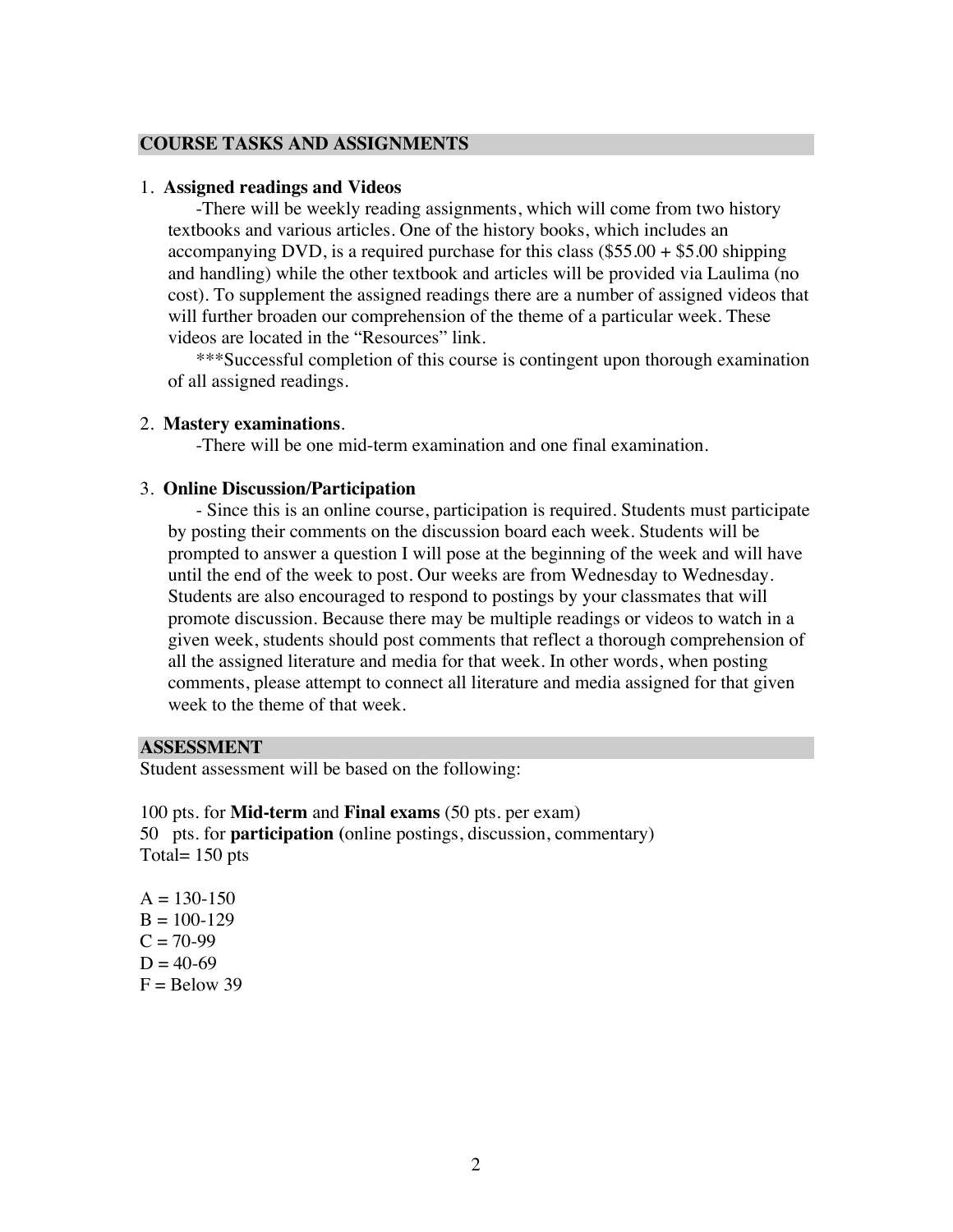## **LEARNING RESOURCES**

## **Texts**

- Dr. W.D. Alexander, "Brief History of the Hawaiian People." Hawaiian Kingdom Board of Education, 1891. (No Cost)
- Dr. Keanu Sai, "Ua Mau Ke Ea (Sovereignty Endures): An Overview of the Political and Legal History of the Hawaiian Islands," and DVD, Pu'a Foundation, Honolulu, 2011. (\$55.00 + \$5.00 shipping & handling). Go online at: http://www.puafoundation.org/product/ua-mau-ke-ea-sovereignty-endures-textbook/.

## **Book Chapters, Journal Articles, and News Articles**

- Adams, Jonathan, May 3, 2007, "Rising Sea Levels Threaten Small Pacific Island Nations" in *International Herald Tribune Asia-Pacific*
- Dudoit, Mahealani, 1998, "Carving a Hawaiian Aesthetic", in *Oiwi: A Native Hawaiian Journal*, vol. 1, 20-26
- Gonschor, Lorenz, 2013, "Ka Hoku o Osiania: Promoting the Hawaiian Kingdom as a Model for Political Transformation in Nineteenth-Century Oceania," *Agents of Transcultuation*, 157-182
- Lucas, Paul Nahoa, 2000, "E Ola Mau Ka Olelo Makuahine: Hawaiian Language Policy and the Courts", *The Hawaiian Journal of History*, v. 34, 1-28
- Kamakau, Samuel M., 1976, "The Spirit World" and Places of Worship" in *Na Hana a Ka Po'e Kahiko: The Works of the People of Old*, Bishop Museum Press, Honolulu, Hawaii.
- Kame'eleihiwa, Lilikala, 1992, "Traditional Hawaiian Metaphors", in *Native Lands and Foreign Desires: Pehea La e Pono ai?*, Bishop Museum Press, Honolulu, Hawaii, 19-44.
- Kanahele, Pualani, 2005, "I Am This Land, and This Land is Me", in *Hulili: Multidisciplinary Research on Hawaiian Well-Being Journal,* vol. 2, 21-30.
- Kelly, Marion, 1989, "Dynamic of Production Intensification in Pre-Contact Hawaii" in *What's New? A Closer Look at the Process of Innovation*, Sander van der Leeuw and Robin Torrence (ed.) 82-105
- Walker, Ranginui, 1990, "Mythology" in *Ka Whawhai Tonu Matou: Struggle Without End*, Penguin Books, Auckland, New Zealand, 11-23
- Tsai, Michael, January 4, 1995, "Pondering Pidgin", *Honolulu Weekly*, 4-6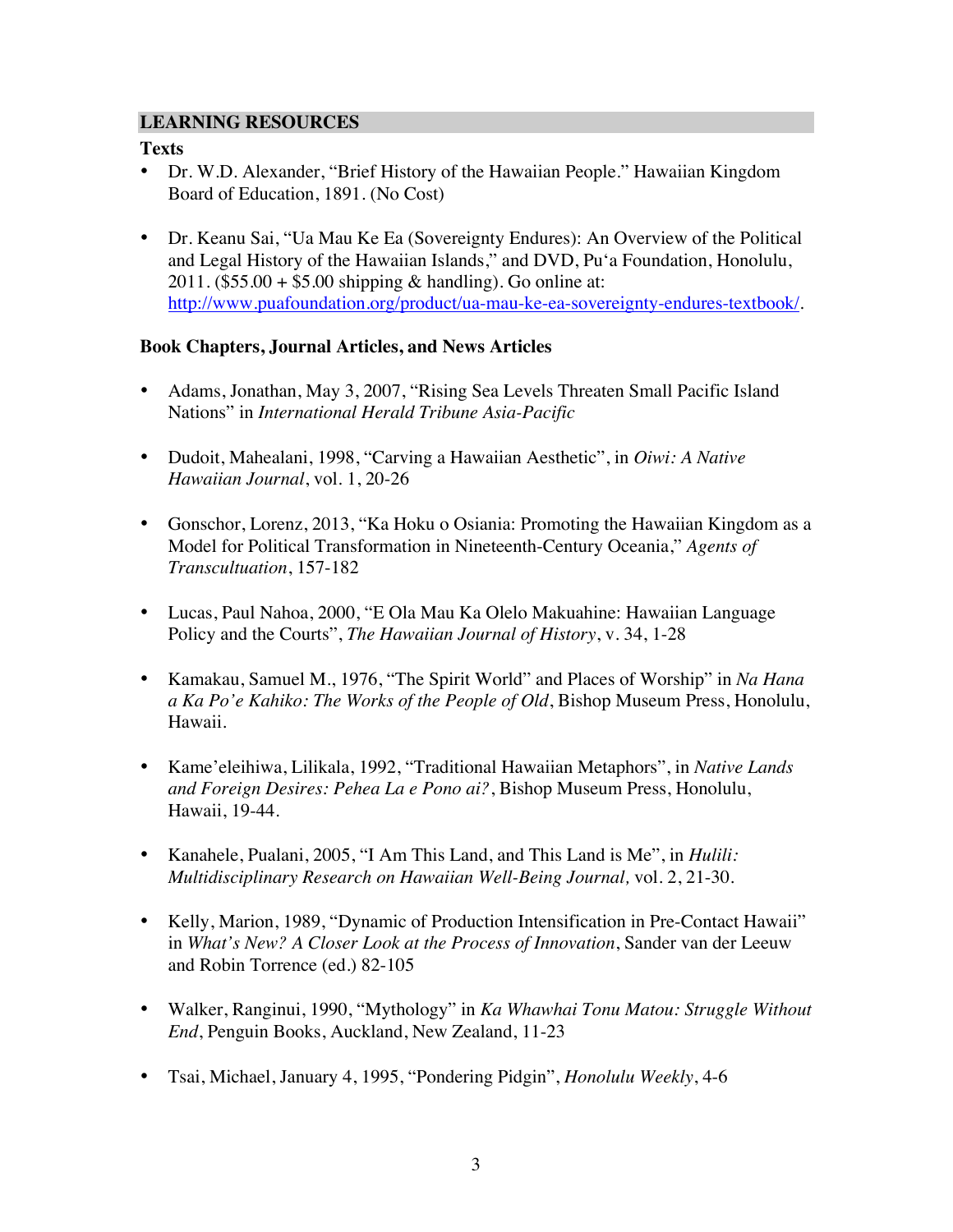#### **COURSE EXPECTATIONS**

Respect the class as a learning environment by:

- Positive engagement in online discussions.
- Use of appropriate language online.
- Respecting the opinion and experiences of others

#### **COURSE SCHEDULE**

## **EACH WEEK IS FROM WEDNESDAY TO WEDNESDAY**

#### **Week # 1 (Jan. 11 – 18): Origins and Migrations**

**READ:** Chapters 1-5, Dr. W.D. Alexander (1891) **WATCH:** Light at the Edge of the World-*The Wayfinders* (46:32 mins) **ASSIGNMENT: 1)** Post online response **2)** Post your introduction to the class **3)** Thoroughly review course syllabus and expectations **4)** Familiarize yourself with Laulima—online learning site.

## **Week #2 (Jan. 18 – 25) Traditional and Cultural Values-**

**READ: 1)** Chapters 6-14, Dr. W.D. Alexander (1891) **2) "**Traditional Hawaiian Metaphors", Kameʻeleihiwa (1992) **ASSIGNMENT:** Post online response

#### **Week #3 (Jan. 25 – Feb. 1): Native Languages**

**READ: 1)** "E Ola Mau Ka ʻŌlelo Makuahine: Hawaiian Language Policy and the Courts", Lucas (2000) **2)** "Pondering Pidgin", Tsai (1995) **WATCH:** *Pidgin-The Voice of Hawaiʻi* (4:28 mins) **ASSIGNMENT:** Post online response

#### **Week #4 (Feb. 1 – 8): Native Religions**

**READ: 1) "**The Spirit World", Kamakau (1964) **2)** "Kumulipo", Kameʻeleihiwa (1999) **3) "**Mythology", Walker (1990) **ASSIGNMENT:** Post online response

#### **Week #5 (Feb. 8 – 15): Physical Environment**

**READ: 1)** "Rising sea levels threaten small Pacific island nations", NY Times (2007) **2) "**Dynamics of production intensification in precontact Hawaiʻi", Kelly (1989) **WATCH:** *That Sinking Feeling-PNG* (17:08 mins) **ASSIGNMENT:** Post online response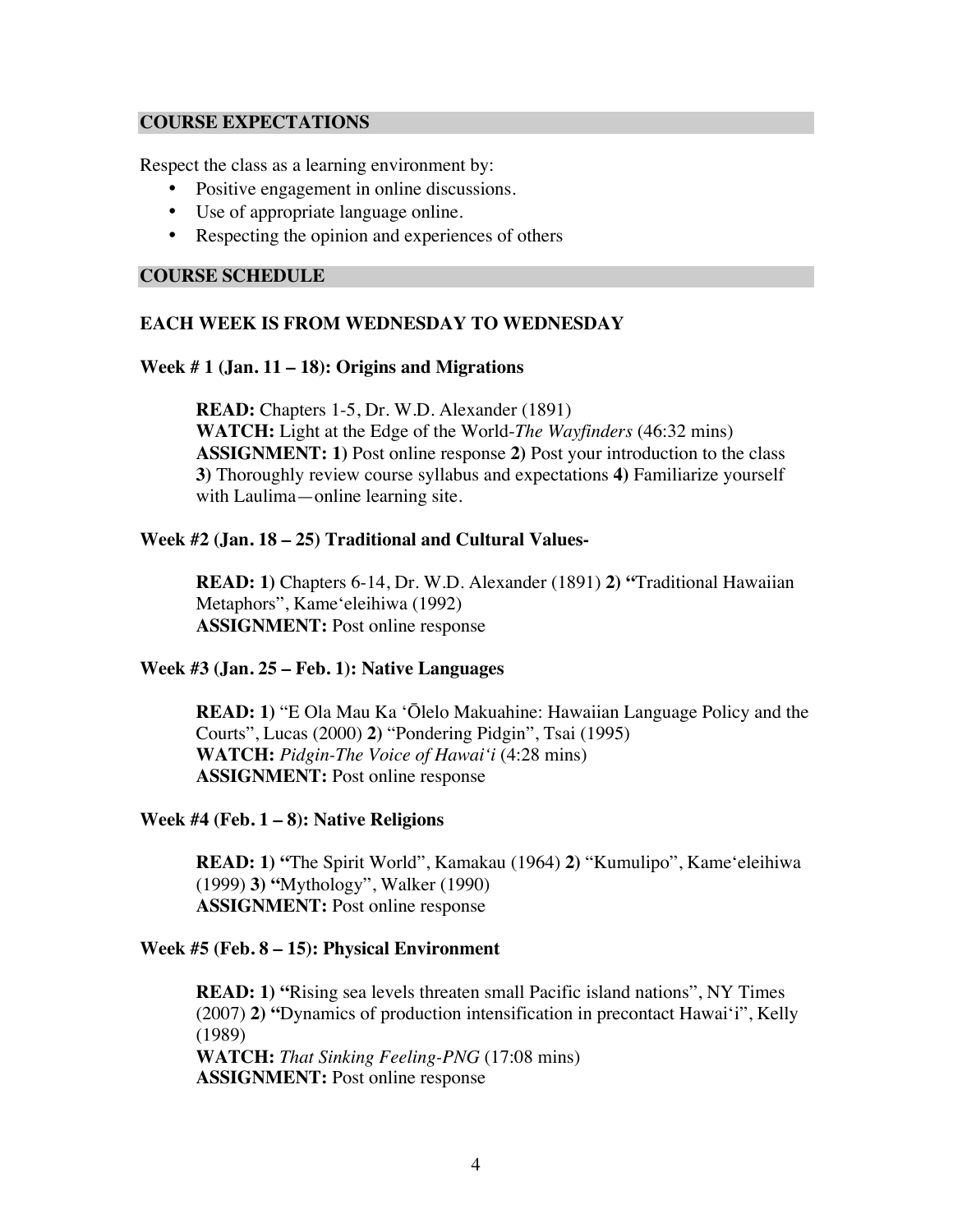#### **Week #6 (Feb. 15 – 22): Hawaiian Art and Literature**

**READ: 1) "**Carving a Hawaiian Aesthetic," Dudoit (1998) **2)** "I am This Land and This Land is Me", Kanahele (2005) **WATCH: 1)** *Making His Mark-A Visit With Keone Nunes* (26:01 mins) **2)** *Jamaica Osorio Performs Kumulipo at the White House* (2:19 mins) **ASSIGNMENT:** Post online response

**Week #7** (Feb. 22 – Mar. 1): MIDTERM EXAM: February 25<sup>th</sup> – 26<sup>th</sup>. Midterm Exam will cover readings and videos from week #1

#### **Week #8 (Mar. 1 – 8): Legal and Political Historical Overview**

**READ:** Introduction and Chapter 1 of "Ua Mau Ke Ea..." Sai (2011) **WATCH:** Chapter 1 on the DVD **ASSIGNMENT:** Post online response

#### **Week #9 (Mar. 8 – 15): Legal and Political Historical Overview**

**READ**: Chapters 2-3 of "Ua Mau Ke Ea..." Sai (2011) **WATCH:** Chapter 2 and 3 on the DVD **ASSIGNMENT:** Post online response

#### **Week #10 (Mar. 15 – 22): Legal and Political Historical Overview**

**READ**: "Ka Hoku o Osiania: Promoting the Hawaiian Kingdom as a Model for Political Transformation in Nineteenth-Century Oceania" Gonschor (2013) **WATCH:** Interview with Lorenz Gonschor online at: http://vimeo.com/101779537. **ASSIGNMENT:** Post online response

#### **Week #11 (Mar. 22 – 29): No Class—Spring Break**

#### **Week #12 (Mar. 29 – Apr. 5): Legal and Political Historical Overview**

**READ**: Chapters 6-7 in "Ua Mau Ke Ea..." Sai (2011) **WATCH:** Chapter 6 and 7 on the DVD **ASSIGNMENT:** Post online response

#### **Week #13 (Apr. 5 – 12): Legal and Political Historical Overview**

**READ:** Chapters 8-9 in "Ua Mau Ke Ea…", Sai (2011) **WATCH:** Chapter 8 and 9 on the DVD **ASSIGNMENT:** Post online response